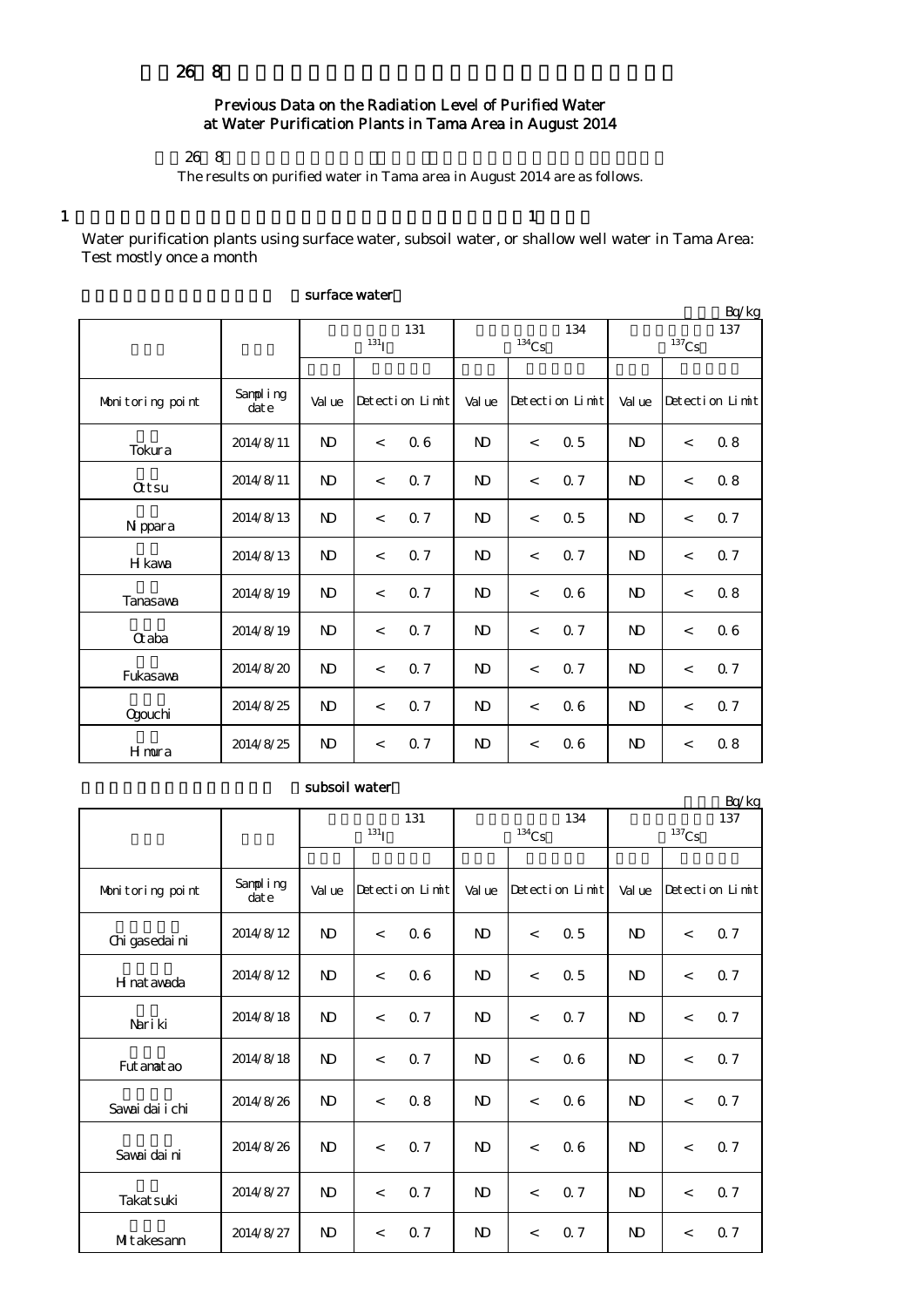## shallow well

|                  |                   | 131              |       |                 |                |          | 134             | 137                   |         |                 |  |
|------------------|-------------------|------------------|-------|-----------------|----------------|----------|-----------------|-----------------------|---------|-----------------|--|
|                  |                   | 131 <sub>T</sub> |       |                 |                | $134$ Cs |                 | ${}^{137}\mathrm{Cs}$ |         |                 |  |
|                  |                   |                  |       |                 |                |          |                 |                       |         |                 |  |
| Monitoring point | Sampling<br>dat e | Val ue           |       | Detection Limit | Val ue         |          | Detection Limit | Val ue                |         | Detection Limit |  |
| Sugi nami        | 2014/8/7          | N <sub>D</sub>   | $\lt$ | 06              | N <sub>D</sub> | $\,<\,$  | 0.5             | N <sub>D</sub>        | $\,<\,$ | 0.7             |  |
| Kaniyotsugi      | 2014/8/14         | N <sub>D</sub>   | $\lt$ | 0.8             | ND.            | $\,<\,$  | 0.7             | N)                    | $\,<\,$ | 0.8             |  |
| kamiisihara      | 2014/8/21         | N <sub>D</sub>   | $\lt$ | 0.7             | ND.            | $\lt$    | 0.7             | N)                    | $\lt$   | 0.8             |  |

 $2 \t 3 \t 1$ 

Source water in taken form deep well: Test mostly once every three month

|                  | $$ c.f. $\pm$ c.f. $$ c.f. $\pm$ |                         |            |                 |              |                     |                 |                |          | Bq/kg           |  |  |
|------------------|----------------------------------|-------------------------|------------|-----------------|--------------|---------------------|-----------------|----------------|----------|-----------------|--|--|
|                  |                                  |                         | $^{131}$ I | 131             |              | $^{134}\mathrm{Cs}$ | 134             |                | $137$ Cs | 137             |  |  |
| Monitoring point | Sampling<br>dat e                | Val ue                  |            | Detection Limit | Val ue       |                     | Detection Limit | Val ue         |          | Detection Limit |  |  |
| Noduta           | 2014/8/11                        | $\mathbf{D}$            | $\,<\,$    | 0.8             | ND.          | $\,<\,$             | 0.7             | N <sub>D</sub> | $\,<\,$  | 0.8             |  |  |
| Kunit achi naka  | 2014/8/12                        | $\mathbf{D}$            | $\,<\,$    | 0.7             | ND.          | $\,<$               | 06              | N <sub>D</sub> | $\,<$    | 0.7             |  |  |
| Misawa           | 2014/8/13                        | ND                      | $\,<\,$    | 0.7             | ND.          | $\,<$               | 0.5             | N)             | $\,<$    | 0.7             |  |  |
| Koyasu           | 2014/8/13                        | $\mathbf{N} \mathbf{D}$ | $\,<\,$    | 0.7             | ND.          | $\,<$               | 0.9             | N <sub>D</sub> | $\,<$    | 0.8             |  |  |
| Kanirenj yaku    | 2014/8/14                        | $\mathbf{D}$            | $\,<\,$    | 0.7             | ND.          | $\,<$               | 0.8             | N)             | $\,<$    | 06              |  |  |
| Taki yana        | 2014/8/14                        | $\mathbf{D}$            | $\,<\,$    | 0.8             | $\mathbf{N}$ | $\,<$               | 0.7             | N <sub>D</sub> | $\,<$    | 0.7             |  |  |
| Minamisawa       | 2014/8/18                        | $\mathbf{D}$            | $\,<\,$    | 0.7             | ND.          | $\,<\,$             | 0.7             | $\mathbf{D}$   | $\,<$    | 0.7             |  |  |
| <b>Gakaue</b>    | 2014/8/19                        | $\mathbf{D}$            | $\,<\,$    | 06              | ND.          | $\,<$               | 06              | N)             | $\,<$    | 0.7             |  |  |
| Fujimidai i chi  | 2014/8/20                        | $\mathbf{D}$            | $\,<\,$    | 0.8             | ND.          | $\,<$               | 0.7             | ND             | $\,<$    | 0.7             |  |  |
| Fijimidaisan     | 2014/8/20                        | $\mathbf{D}$            | $\,<\,$    | 0.8             | ND.          | $\,<$               | 0.8             | N)             | $\,<$    | 0.8             |  |  |
| Onaru            | 2014/8/21                        | $\mathbf{D}$            | $\,<\,$    | 0.7             | ND.          | $\,<$               | 06              | N <sub>D</sub> | $\,<$    | 0.7             |  |  |
| MIt akashi nkava | 2014/8/21                        | $\mathbf{D}$            | $\,<\,$    | 0.9             | ND.          | $\,<$               | 06              | ND             | $\,<$    | 0.8             |  |  |
| Ochi ai          | 2014/8/21                        | $\mathbf{D}$            | $\,<\,$    | 0.7             | ND.          | $\,<$               | 06              | N <sub>D</sub> | $\,<$    | 0.7             |  |  |
| Fuchumusashi dai | 2014/8/25                        | ND                      | $\,<\,$    | 0.7             | $\mathbf{N}$ | $\,<$               | 0.7             | $\mathbf{D}$   | $\,<$    | 0.8             |  |  |
| Shi bakubo       | 2014/8/27                        | $\mathbf{N}$            | $\,<\,$    | $0.8\,$         | $\mathbf{N}$ | $\,<$               | $0\;6$          | $\mathbf{N}$   | $\,<$    | 0.7             |  |  |
| Jyousui minami   | 2014/8/28                        | N)                      | $\,<\,$    | 0.8             | N)           | $\,<$               | 0.7             | N)             | $\,<$    | 0.7             |  |  |
| Kajino           | 2014/8/28                        | N)                      | $\,<$      | 0.7             | $\mathbf{D}$ | $\,<$               | 06              | N)             | $\,<$    | 0.7             |  |  |